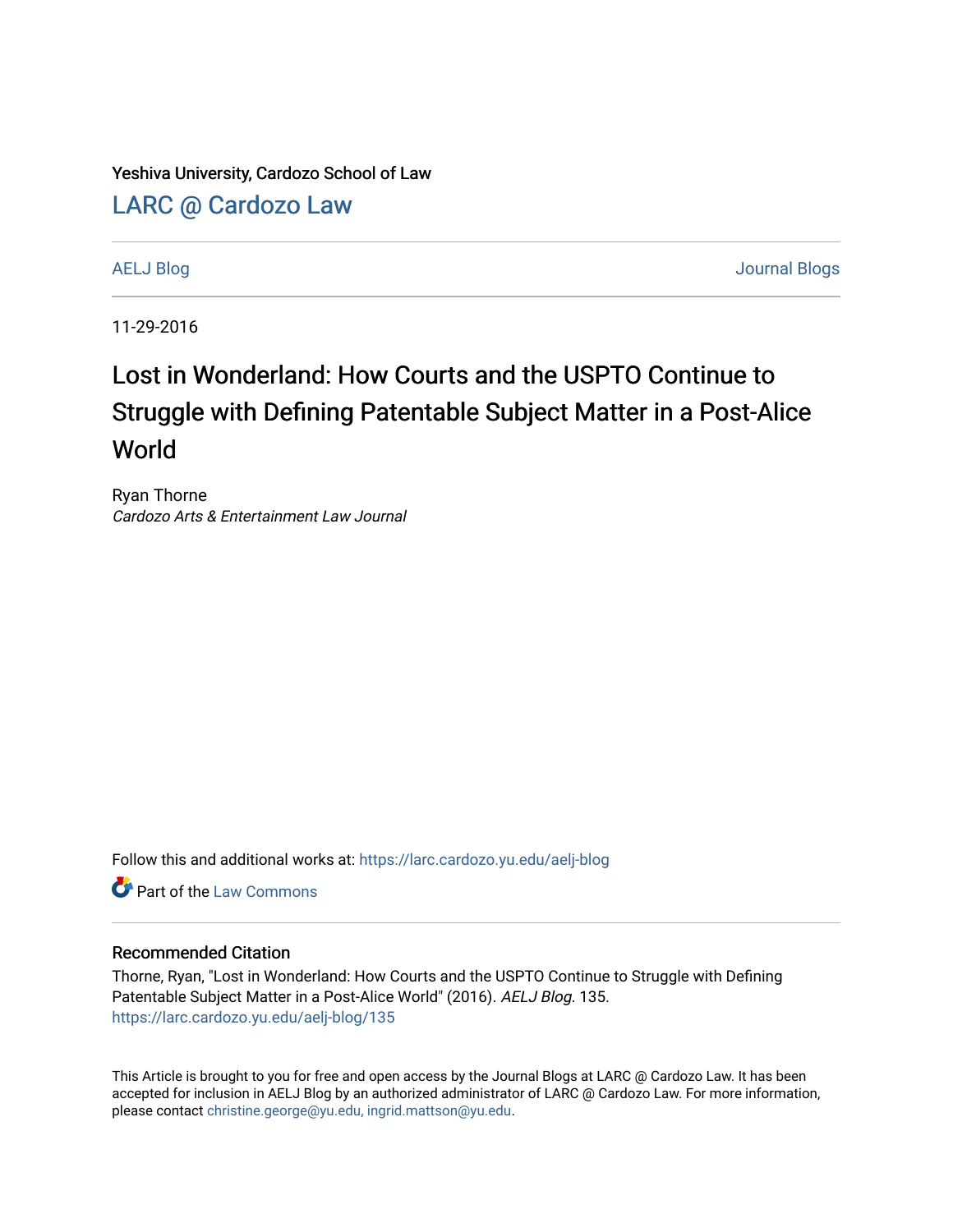## **Lost in Wonderland: How Courts and the USPTO Continue to Struggle with Defining Patentable Subject Matter in a Post-Alice World**

BY [RYAN THORNE](https://cardozoaelj.com/author/ryanthorne/) / ON NOVEMBER 29, 2016

In the last few years US patentability standards have remained unclear, and in some cases, become even more confusing. With the November election looming, a lame duck session following, and the signing of the TPP a few months prior, now is the time to act and resolve this uncertainty. With such an uncertain market, patent applicants and holders alike are left with lack of motivation to invent, and fear for the protection of their inventions, which they spent so much time and money to invent and protect.

The complication of patentable subject matter under 35 USC §101 began over six years ago under *Bilski v. Kappos[.\[1\]](https://cardozoaelj.com/2016/11/29/lost-wonderland-courts-uspto-continue-struggle-defining-patentable-subject-matter-post-alice-world/#_ftn1)* With *Bilski*, the Court almost eliminated business method patents, and nearly overturned the previous "useful, concrete, and tangible result" test from *State Street Bank*[.\[2\]](https://cardozoaelj.com/2016/11/29/lost-wonderland-courts-uspto-continue-struggle-defining-patentable-subject-matter-post-alice-world/#_ftn2) The *Bilski* case left in-tact the machine-or-transformation test, while also limiting it as only one method in determining patentability of a process. By not defining what constitutes a transformation, and not leaving practitioners with a clear test to apply, *Bilski* left a lot of questions unanswered.

In 2012, *May[o\[3\]](https://cardozoaelj.com/2016/11/29/lost-wonderland-courts-uspto-continue-struggle-defining-patentable-subject-matter-post-alice-world/#_ftn3)* made its way to the Supreme Court, once again asking for the Court's input on patentability, except this time in the diagnostic method context. *Mayo* laid a new two-part test for determining patentability: first, is the patent directed to a patent ineligible concept? $[4]$  If the patent is directed to a patent ineligible concept–such as an abstract idea– then there is a question of whether the claims contain significantly more than just the patent ineligible concept[.\[5\]](https://cardozoaelj.com/2016/11/29/lost-wonderland-courts-uspto-continue-struggle-defining-patentable-subject-matter-post-alice-world/#_ftn5) With this test, diagnostic method patents became very hard to obtain or uphold as valid, leading to much invalidity litigation for patents once thought to be well protected. As for the Mayo test's applicability to other types of patents and future use of the test, the Supreme Court once again remained silent.<sup>[6]</sup>

The next patentability case came to the Supreme Court only a year later, but did not offer any real tests going forward. *Ass'n for Molecular Pathology v. Myriad Genetics, Inc.*[,\[7\]](https://cardozoaelj.com/2016/11/29/lost-wonderland-courts-uspto-continue-struggle-defining-patentable-subject-matter-post-alice-world/#_ftn7) drew a patentability line on gene patents, holding naturally occurring DNA patents ineligible while declaring non-naturally occurring DNA patents eligible. The Court left open the question of patentability for alterations of generic materials, or methods involving generic materials.<sup>[8]</sup> Despite this categorical distinction added to patentability, no real test was endorsed, and confusion remained in the patent community.

Unfortunately, the Court's most recent attempt to clarify what constitutes patentable subject matter did not help to clarify things, and struck a critical blow to software and business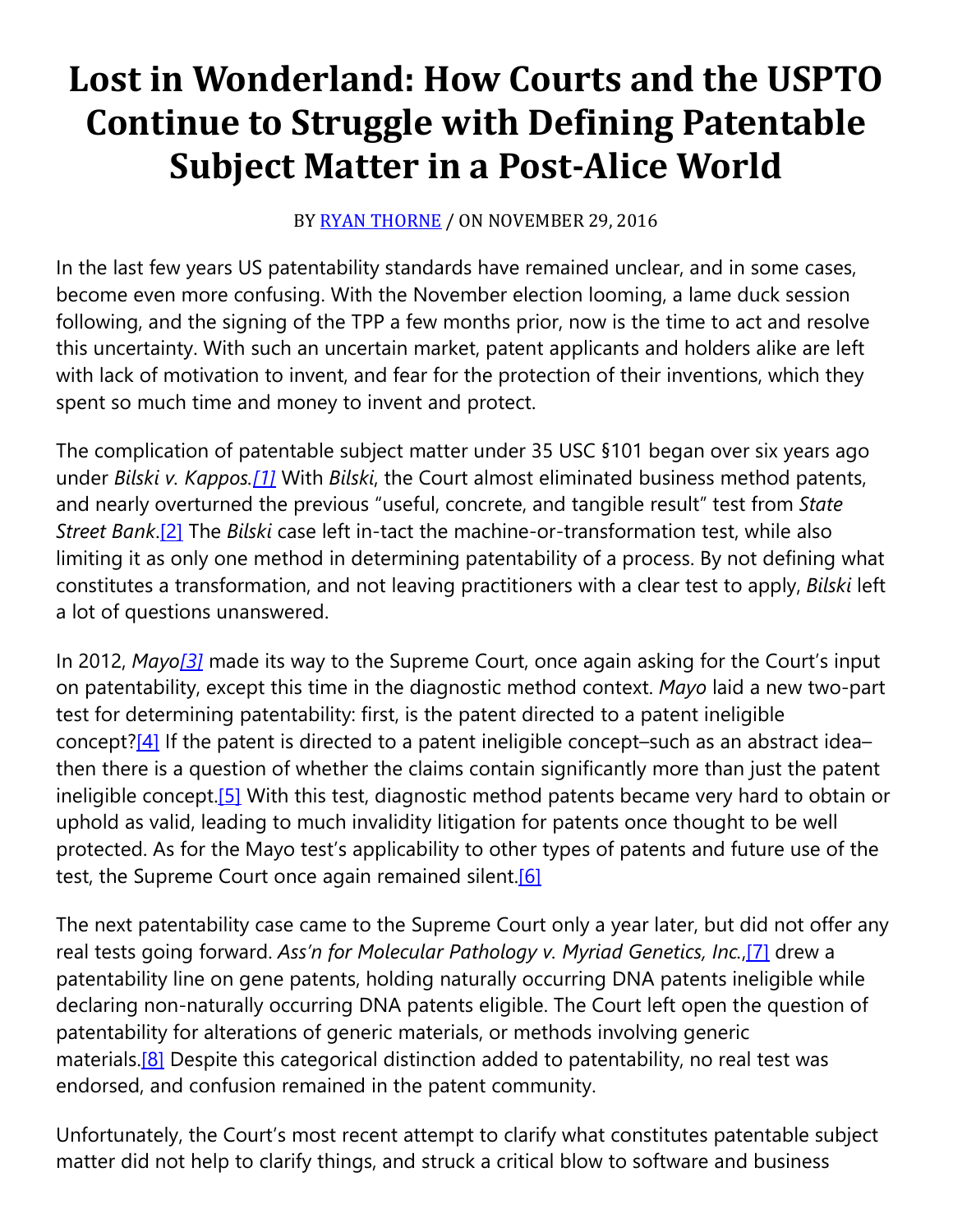method patents. The case was *Alice Corp. v. CLS Bank Int'l*[,\[9\]](https://cardozoaelj.com/2016/11/29/lost-wonderland-courts-uspto-continue-struggle-defining-patentable-subject-matter-post-alice-world/#_ftn9) and it led to what many consider the US Supreme Court's " . . . most impactful decision of the 2013-2014 term.["\[10\]](https://cardozoaelj.com/2016/11/29/lost-wonderland-courts-uspto-continue-struggle-defining-patentable-subject-matter-post-alice-world/#_ftn10) *Alice* invalidated the financial software patents at issue, and proved to practitioners that the Mayo Test would apply to patent eligibility questions going forward.<sup>[11]</sup> Furthermore, the Court found that mere recitation of well-known financial principles on a generic computer is not enough to transform an abstract idea into a patent eligible concept[.\[12\]](https://cardozoaelj.com/2016/11/29/lost-wonderland-courts-uspto-continue-struggle-defining-patentable-subject-matter-post-alice-world/#_ftn12) As litigation sprung across the country, patent holders saw wide-spread invalidation of software and business method patents[.\[13\]](https://cardozoaelj.com/2016/11/29/lost-wonderland-courts-uspto-continue-struggle-defining-patentable-subject-matter-post-alice-world/#_ftn13) In 2014, the USPTO released a set of "Interim Guidelines for Subject Matter Eligibility,["\[14\]](https://cardozoaelj.com/2016/11/29/lost-wonderland-courts-uspto-continue-struggle-defining-patentable-subject-matter-post-alice-world/#_ftn14) which attempted to incorporate the language of *Alice* and other prior Court decisions into an examiner's patentability analysis. With these new guidelines came a widespread rejection of new business method, software, and particularly, financial software patent applications under 35 USC §101. With this added confusion, Courts continued to struggle to find any patents of this type valid[,\[15\]](https://cardozoaelj.com/2016/11/29/lost-wonderland-courts-uspto-continue-struggle-defining-patentable-subject-matter-post-alice-world/#_ftn15) until *DDR Holdings, LLC v. Hotels.com*[,\[16\]](https://cardozoaelj.com/2016/11/29/lost-wonderland-courts-uspto-continue-struggle-defining-patentable-subject-matter-post-alice-world/#_ftn16) in which patents directed at solving Internet based challenges were found to be valid, despite being used by a business. This case premised itself by narrowing its own scope, and making sure the patentability analysis was very fact specific to its case[.\[17\]](https://cardozoaelj.com/2016/11/29/lost-wonderland-courts-uspto-continue-struggle-defining-patentable-subject-matter-post-alice-world/#_ftn17)

This case may have at least in part helped prompt the 2015 USPTO Update on Patentability Guidelines,<sup>[18]</sup> which in turn helped calm the patent market. It was no longer near impossible to get a business method or software patent, and the USPTO even provided examples of patent ineligible ideas v. patent eligible ones. Despite this, the view in the courts seemed less optimistic, with widespread invalidation of these patents still occurring.

The courts finally found another exception to invalidity in *Enfish v. Microsoft*[.\[19\]](https://cardozoaelj.com/2016/11/29/lost-wonderland-courts-uspto-continue-struggle-defining-patentable-subject-matter-post-alice-world/#_ftn19) *Enfish* found software patents to be non-abstract, essentially skipping the 2<sup>nd</sup> prong of the Mayo test, since "Software can make non-abstract improvements to computer technology . . . . ["\[20\]](https://cardozoaelj.com/2016/11/29/lost-wonderland-courts-uspto-continue-struggle-defining-patentable-subject-matter-post-alice-world/#_ftn20) Although this improved the outlook for patents of this type, this was not the golden key to patentability that many hoped for, as it was caveated by *TLI Communications v. AV Auto*[.\[21\]](https://cardozoaelj.com/2016/11/29/lost-wonderland-courts-uspto-continue-struggle-defining-patentable-subject-matter-post-alice-world/#_ftn21) *TLI* again invalidated patents of this variety, finding what the court called patents comprising classifying and storing digital images, to be abstract ideas without an added inventive concept to transform the abstract ideas into patentable inventions[.\[22\]](https://cardozoaelj.com/2016/11/29/lost-wonderland-courts-uspto-continue-struggle-defining-patentable-subject-matter-post-alice-world/#_ftn22) In order to clarify the apparent sharp contrast between the two cases, the USPTO again issued Updated Subject Matter Guidelines, and even a memo discussing the two cases.<sup>[23]</sup> Viewing the discussion in the memo comparing the cases, there may still be a door to patentability via *Enfish*, despite being somewhat narrowed following the *TLI* case.

The final case worth mentioning is *Rapid Litigation v. CellzDirect*[,\[24\]](https://cardozoaelj.com/2016/11/29/lost-wonderland-courts-uspto-continue-struggle-defining-patentable-subject-matter-post-alice-world/#_ftn24) in which a distinction was drawn between laws of nature and methods involving those laws of nature. The patents for freezing a class of liver cells was found to be patent eligible. The material in the claims was not directed to a patent ineligible concept of the liver cells surviving a freezing and thawing process, but rather to the inventive process of performing this action itself[.\[25\]](https://cardozoaelj.com/2016/11/29/lost-wonderland-courts-uspto-continue-struggle-defining-patentable-subject-matter-post-alice-world/#_ftn25) Again the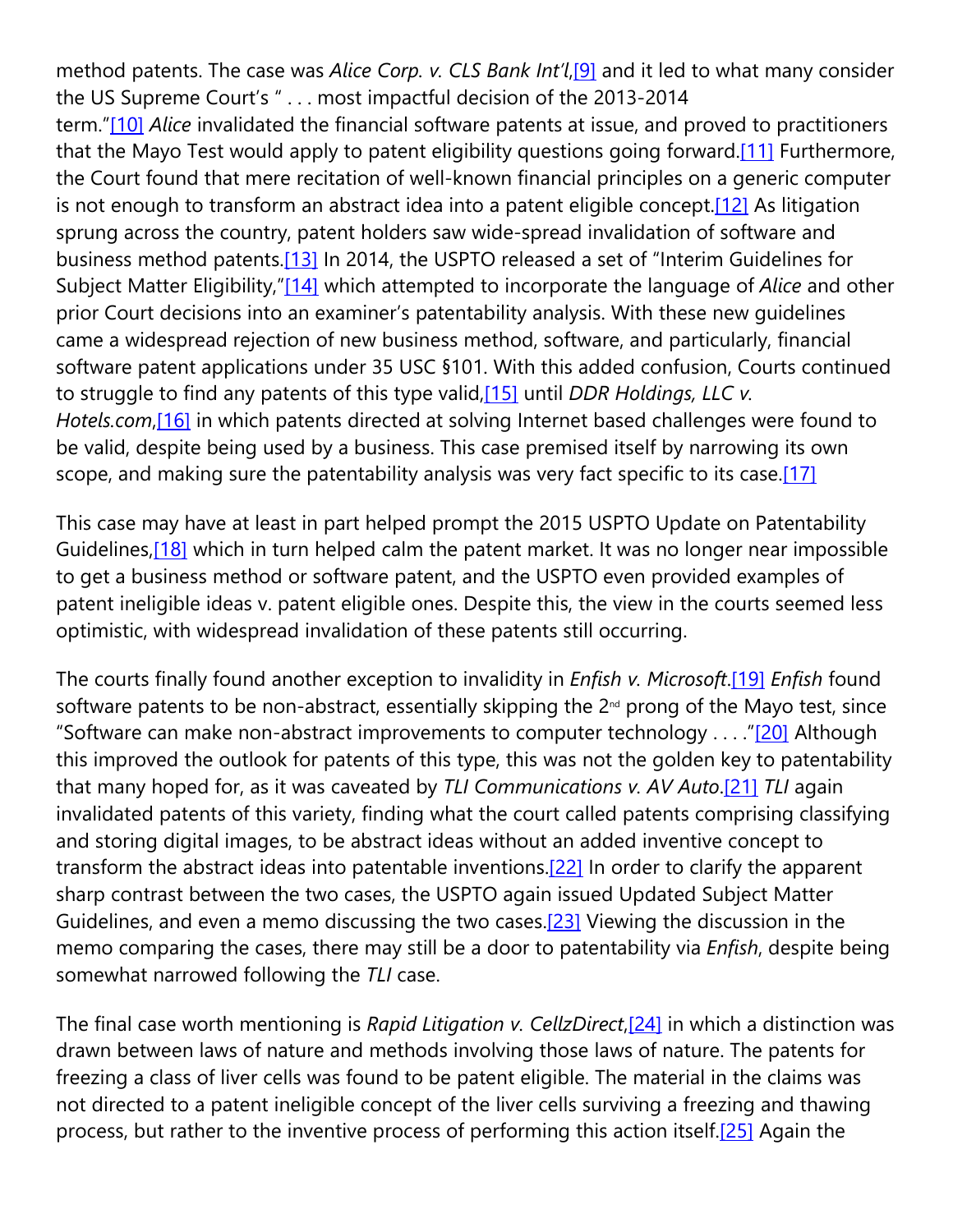## USPTO issued a memo outlining its views on this case, and a related *Sequenom v. Ariosa* case[.\[26\]](https://cardozoaelj.com/2016/11/29/lost-wonderland-courts-uspto-continue-struggle-defining-patentable-subject-matter-post-alice-world/#_ftn26)

Despite all of this recent litigation, the patentable subject matter question remains unclear. In particular, software and business method patents are still in limbo, and diagnostic methods seem to be currently patent ineligible. As for the USPTO, they are currently seeking further input from the public on patent subject matter eligibility.<sup>[27]</sup> The USPTO will host two roundtable discussions, one in November and one in December, in order to discuss these issues.<sup>[28]</sup> Determining patentable subject matter is a major issue that must be resolved in order to keep the patent system intact, and keep the US as a world leader in patent law and innovation. With the current state of things, people such as David Kappos, ex-director of the USPTO, have gone so far as to call upon Congress to completely repeal 35 USC §101.<sup>[29]</sup> Since the courts and the USPTO have been attempting to define patentable subject matter, it may be time for Congress to add their input to the discussion. The lame duck session following the November election may provide this opportunity. Traditionally, the lame duck session has provided opportunity for controversial issues to be raised, and increasingly, Congress is relying more heavily upon this period, as accountability is traditionally lower at this time[.\[30\]](https://cardozoaelj.com/2016/11/29/lost-wonderland-courts-uspto-continue-struggle-defining-patentable-subject-matter-post-alice-world/#_ftn30)

Now, while a complete repealing of 35 USC §101 may be an extreme measure, a reexamination of the language of the statute is not so extreme. Perhaps the US can look to broaden the patentability standard by taking some of the broader patentability language from the Trans-Pacific Partnership, which the US signed in February of 2016[.\[31\]](https://cardozoaelj.com/2016/11/29/lost-wonderland-courts-uspto-continue-struggle-defining-patentable-subject-matter-post-alice-world/#_ftn31) Member countries were given two years to implement domestic laws implementing TPP policy. Even if Congress cannot come to terms with the TPP, they may still be able to enumerate a test within a statute, or broaden the language of 35 USC §101, eliminating some of the confusing judicially created exceptions to patentability. With all of these factors happening in the next couple of years, now is the time to act and bring more certainty to the patentability doctrine.

*Ryan Thorne* is a second-year law student at Benjamin N. Cardozo School of Law and a Staff Editor of the Cardozo Arts & Entertainment Law Journal. He has an electrical engineering background and is looking forward to a career in patent litigation and prosecution after graduation.

[\[1\]](https://cardozoaelj.com/2016/11/29/lost-wonderland-courts-uspto-continue-struggle-defining-patentable-subject-matter-post-alice-world/#_ftnref) Bilski v. Kappos, 561 U.S. 593 (2010).

- [\[2\]](https://cardozoaelj.com/2016/11/29/lost-wonderland-courts-uspto-continue-struggle-defining-patentable-subject-matter-post-alice-world/#_ftnref) State St. Bank & Trust Co. v. Signature Fin. Group, Inc., 525 U.S. 1093 (1999).
- [\[3\]](https://cardozoaelj.com/2016/11/29/lost-wonderland-courts-uspto-continue-struggle-defining-patentable-subject-matter-post-alice-world/#_ftnref) Mayo Collaborative Services v. Prometheus Laboratories, Inc., 132 S.Ct. 1289 (2012).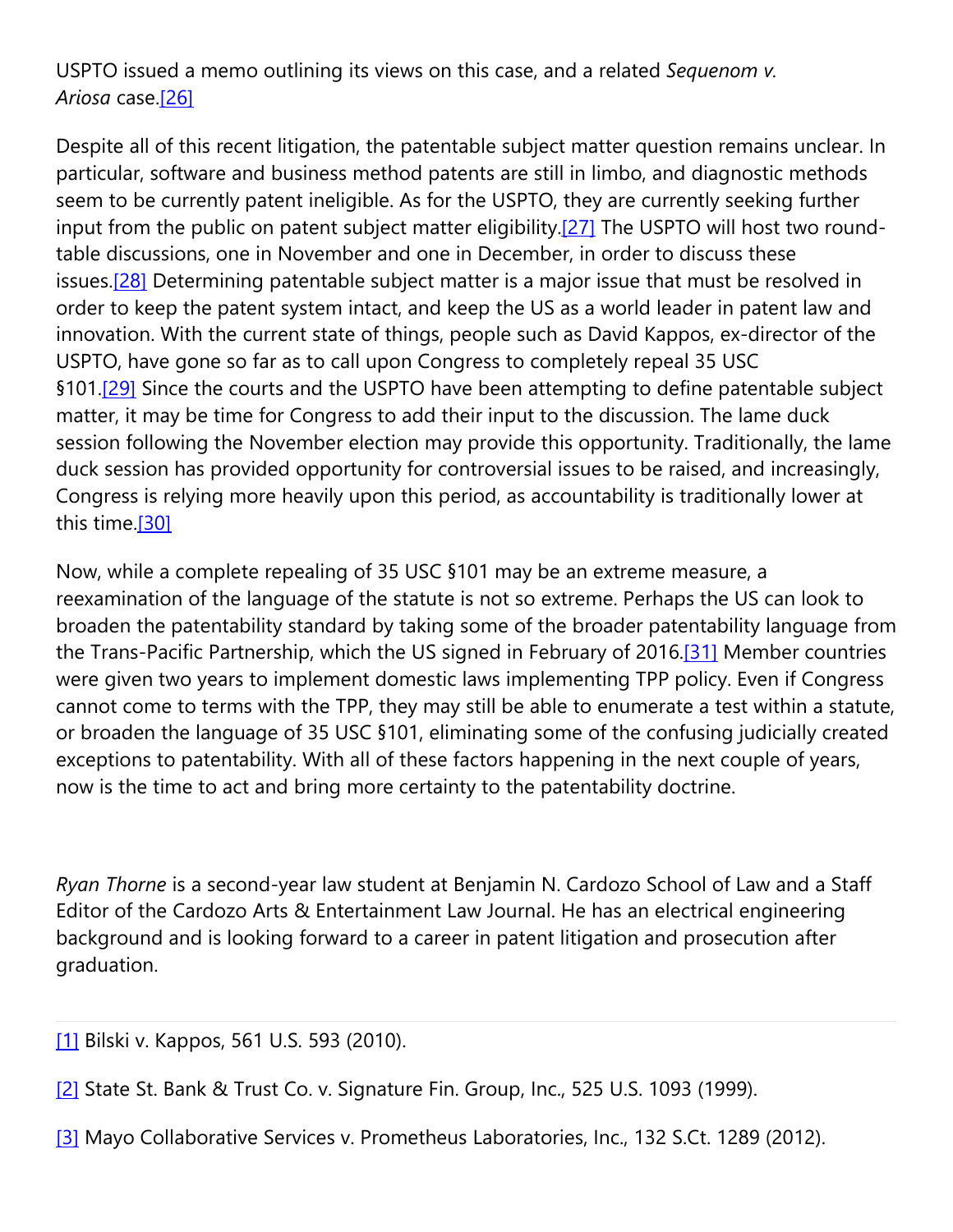[\[4\]](https://cardozoaelj.com/2016/11/29/lost-wonderland-courts-uspto-continue-struggle-defining-patentable-subject-matter-post-alice-world/#_ftnref) *Id.* at 1293–95.

[\[5\]](https://cardozoaelj.com/2016/11/29/lost-wonderland-courts-uspto-continue-struggle-defining-patentable-subject-matter-post-alice-world/#_ftnref) *Id.* at 1294.

[\[6\]](https://cardozoaelj.com/2016/11/29/lost-wonderland-courts-uspto-continue-struggle-defining-patentable-subject-matter-post-alice-world/#_ftnref) *See generally id.*

[\[7\]](https://cardozoaelj.com/2016/11/29/lost-wonderland-courts-uspto-continue-struggle-defining-patentable-subject-matter-post-alice-world/#_ftnref) Ass'n for Molecular Pathology v. Myriad Genetics, Inc., 133 S. Ct. 2107 (U.S. 2013)

[\[8\]](https://cardozoaelj.com/2016/11/29/lost-wonderland-courts-uspto-continue-struggle-defining-patentable-subject-matter-post-alice-world/#_ftnref) *Id.* at 2119–20.

[\[9\]](https://cardozoaelj.com/2016/11/29/lost-wonderland-courts-uspto-continue-struggle-defining-patentable-subject-matter-post-alice-world/#_ftnref) Alice Corp. v. CLS Bank Int'l, 134 S. Ct. 2347 (2014).

[\[10\]](https://cardozoaelj.com/2016/11/29/lost-wonderland-courts-uspto-continue-struggle-defining-patentable-subject-matter-post-alice-world/#_ftnref) Kevin R. Casey & Kevin B. Anderson, *The Supreme Court's six-pack of patent cases*, 27.3 Intell. Prop. & Tech. L. J. 9, 9–13 (2015).

[\[11\]](https://cardozoaelj.com/2016/11/29/lost-wonderland-courts-uspto-continue-struggle-defining-patentable-subject-matter-post-alice-world/#_ftnref) Jesse Adland, *Alice Corp v. CLS Bank International: challenges in identifying patentable subject matter*, 26.12 Intell. Prop. & Tech. L. J. 20, 20–24 (2014).

[\[12\]](https://cardozoaelj.com/2016/11/29/lost-wonderland-courts-uspto-continue-struggle-defining-patentable-subject-matter-post-alice-world/#_ftnref) *See generally* Alice Corp. v. CLS Bank Int'l, 134 S. Ct. 2347 (2014).

[\[13\]](https://cardozoaelj.com/2016/11/29/lost-wonderland-courts-uspto-continue-struggle-defining-patentable-subject-matter-post-alice-world/#_ftnref) *See Where Do We Stand One Year After Alice?*, Law360 (June 17, 2015, 8:27 PM), http://www.law360.com/articles/668773/where-do-we-stand-one-year-after-alice.

[\[14\]](https://cardozoaelj.com/2016/11/29/lost-wonderland-courts-uspto-continue-struggle-defining-patentable-subject-matter-post-alice-world/#_ftnref) [https://www.uspto.gov/patent/laws-and-regulations/examination-policy/2014-interim](https://www.uspto.gov/patent/laws-and-regulations/examination-policy/2014-interim-guidance-subject-matter-eligibility-0)[guidance-subject-matter-eligibility-0.](https://www.uspto.gov/patent/laws-and-regulations/examination-policy/2014-interim-guidance-subject-matter-eligibility-0)

[\[15\]](https://cardozoaelj.com/2016/11/29/lost-wonderland-courts-uspto-continue-struggle-defining-patentable-subject-matter-post-alice-world/#_ftnref) *See, e.g.,* [https://www.uspto.gov/sites/default/files/documents/ieg-july-2015-app3.pdf.](https://www.uspto.gov/sites/default/files/documents/ieg-july-2015-app3.pdf)

[\[16\]](https://cardozoaelj.com/2016/11/29/lost-wonderland-courts-uspto-continue-struggle-defining-patentable-subject-matter-post-alice-world/#_ftnref) DDR Holdings, LLC v. Hotels.com, L.P., 773 F.3d 1245 (Fed. Cir. 2014).

[\[17\]](https://cardozoaelj.com/2016/11/29/lost-wonderland-courts-uspto-continue-struggle-defining-patentable-subject-matter-post-alice-world/#_ftnref) *See generally id.*

[\[18\]](https://cardozoaelj.com/2016/11/29/lost-wonderland-courts-uspto-continue-struggle-defining-patentable-subject-matter-post-alice-world/#_ftnref) [https://www.uspto.gov/patent/laws-and-regulations/examination-policy/2014-interim](https://www.uspto.gov/patent/laws-and-regulations/examination-policy/2014-interim-guidance-subject-matter-eligibility-0)[guidance-subject-matter-eligibility-0.](https://www.uspto.gov/patent/laws-and-regulations/examination-policy/2014-interim-guidance-subject-matter-eligibility-0)

[\[19\]](https://cardozoaelj.com/2016/11/29/lost-wonderland-courts-uspto-continue-struggle-defining-patentable-subject-matter-post-alice-world/#_ftnref) Enfish, LLC v. Microsoft Corp., 822 F.3d 1327 (Fed. Cir. 2016).

[\[20\]](https://cardozoaelj.com/2016/11/29/lost-wonderland-courts-uspto-continue-struggle-defining-patentable-subject-matter-post-alice-world/#_ftnref) *Id.* at 1335.

[\[21\]](https://cardozoaelj.com/2016/11/29/lost-wonderland-courts-uspto-continue-struggle-defining-patentable-subject-matter-post-alice-world/#_ftnref) TLI Communs. LLC v. AV Auto., L.L.C. (In re TLI Communs. LLC Patent Litig.), 823 F.3d 607 (Fed. Cir. 2016).

[\[22\]](https://cardozoaelj.com/2016/11/29/lost-wonderland-courts-uspto-continue-struggle-defining-patentable-subject-matter-post-alice-world/#_ftnref) *See generally id.*

[\[23\]](https://cardozoaelj.com/2016/11/29/lost-wonderland-courts-uspto-continue-struggle-defining-patentable-subject-matter-post-alice-world/#_ftnref) https://www.uspto.gov/sites/default/files/documents/ieg-may-2016 enfish memo.pdf.